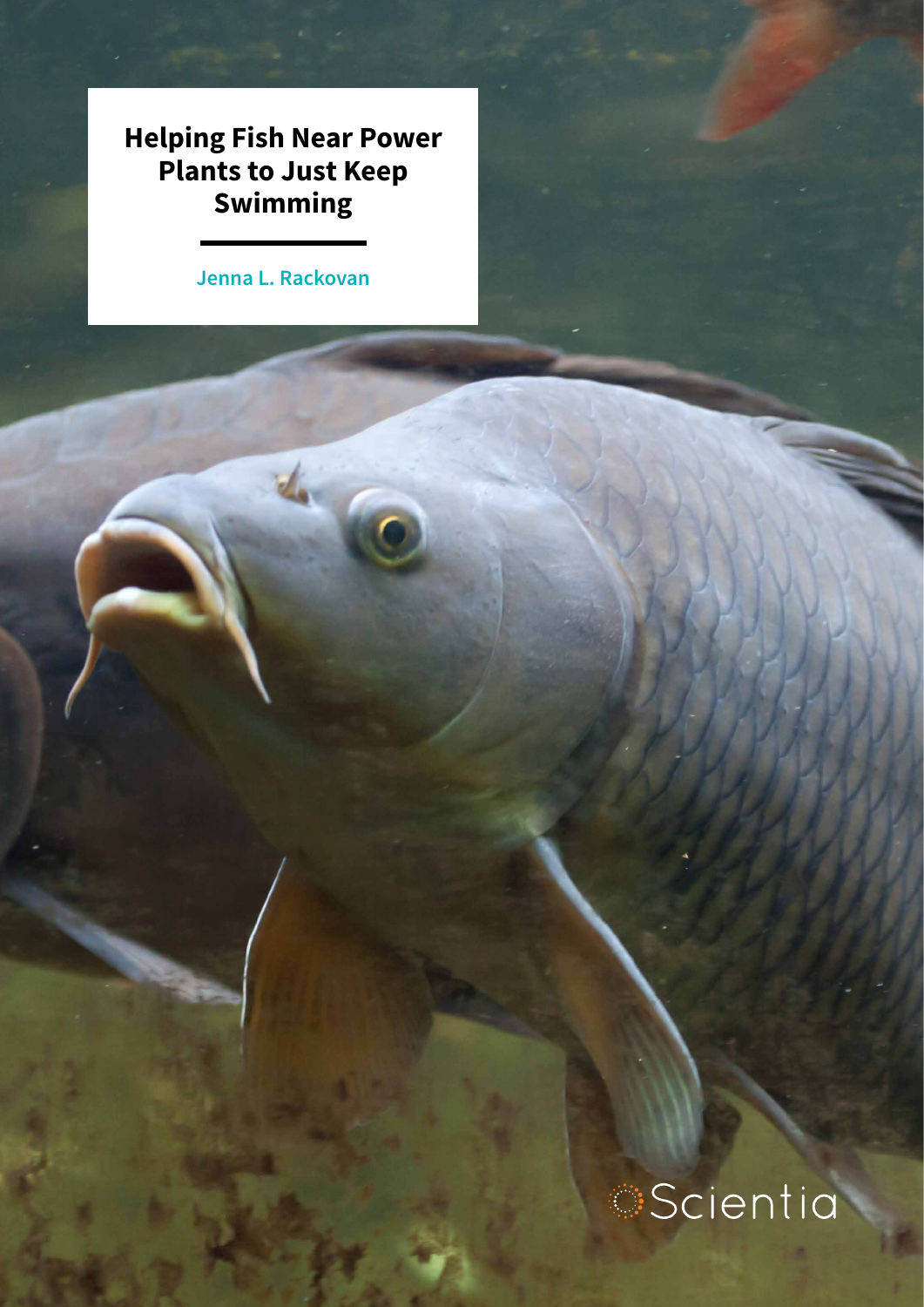# **HELPING FISH NEAR POWER PLANTS TO JUST KEEP SWIMMING**

Cleaner, greener electricity is imperative to meet the demands of a burgeoning population. Many power plants rely on vast quantities of water to cool their systems and maintain proper operation. But sucking up vast quantities of water can pose a risk for fish and other aquatic animals. Balancing the operational efficiency of power plant cooling systems with environmental protection requires a dedicated team of engineers and fisheries biologists. In their recent research, **Jenna Rackovan** and her colleagues at Alden Research Laboratory in Massachusetts optimise the use of travelling water screens for fish protection.

### **Cooling Power Plants with Water**

Providing sufficient electricity to meet the demands of the growing human population while balancing environmental protection is a major concern for government organisations the world over. Power plants transform primary energy sources, such as coal, nuclear, natural gas, wind and solar energy, into electricity that is distributed to homes and businesses.

Some types of power stations, such as steam-electric plants, use water to cool their systems and keep them operating properly. Larger facilities often take in millions of litres a day, withdrawing this water from natural sources. Of course, natural water sources are shared with an array of aquatic creatures, which can follow the flow into an intake and become stuck on debris collection screens, or even pass through the cooling system. Both of these situations can lead to mortality of aquatic organisms.

In addition to their environmental value, many fish species that are affected by power plant water intake structures are commercially and recreationally valuable. The US Environmental Protection Agency (EPA) is keen to minimise the impacts of power plants to aquatic organisms. Rules made final in 2014 outline that water withdrawals exceeding a daily intake of 7.6 million litres must install the best technology available to reduce adverse environmental impacts.

This is where research scientists and engineers such as Jenna Rackovan and her colleagues at Alden Research Laboratory in Massachusetts are imperative. Achieving the best environmental outcomes first requires robust research to develop the right tools and technology.

In some of their recent work, Rackovan and her colleagues investigated whether intermittently operating and specially modified travelling water screens – large rotating structures that prevent fish and other aquatic organisms from becoming



injured or killed – are sufficient to reduce fish mortality while increasing the efficiency of plant cooling system operation.

### **Cooling Systems: A Fishy Business**

'Fish-friendly' travelling water screens are one of seven alternative technologies identified by the EPA for reducing mortality.

These fish-friendly screens include features specifically designed to prevent fish injury and mortality, such as collection buckets that minimise damaging water turbulence, screen materials that prevent skin injury and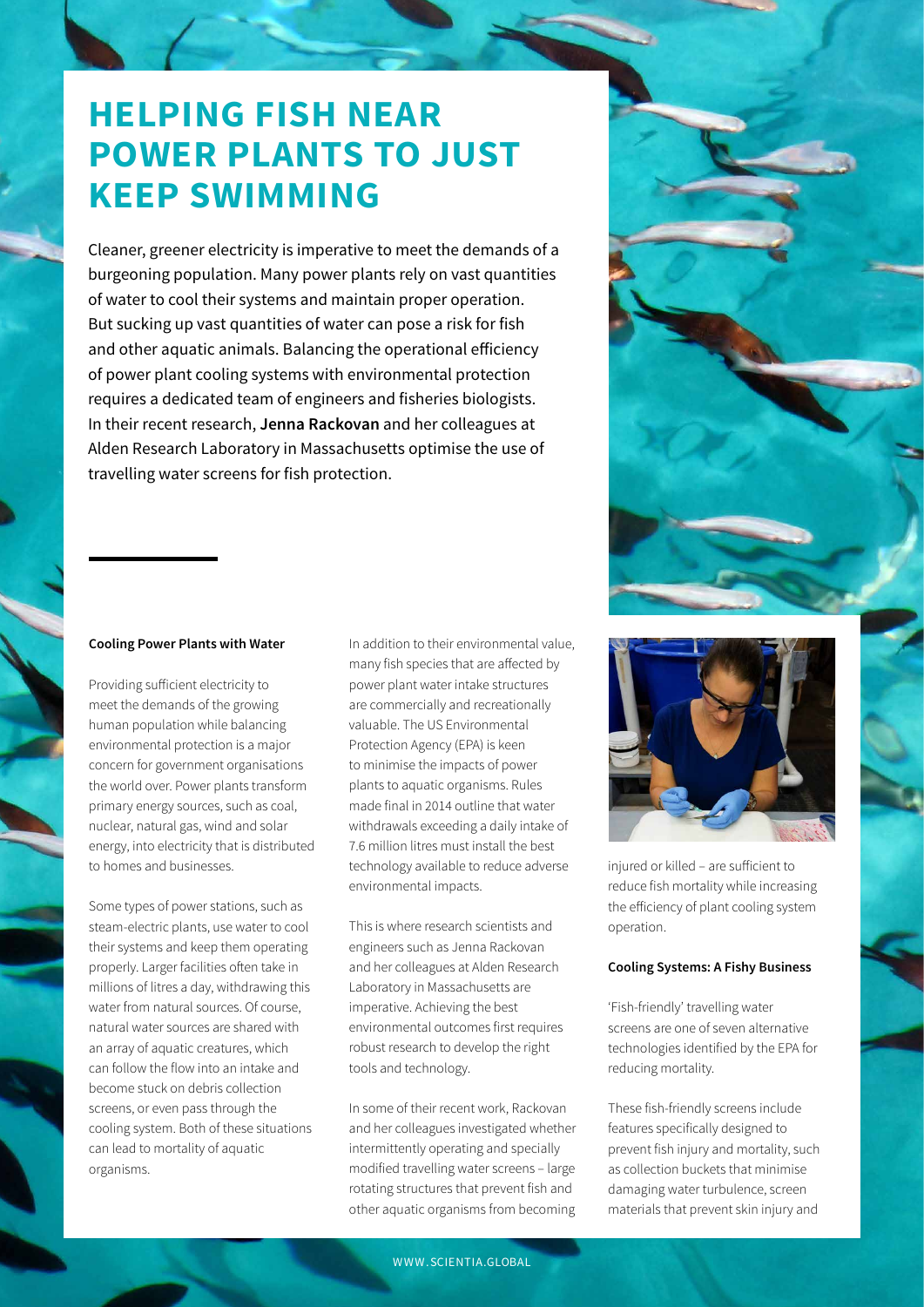

scale loss, continuous rotation of the screens, low-pressure spray washes, and fish return features with sufficient water flow and no large drops. Out of the available technologies, these fish-friendly travelling water screens are likely to be frequently used, because they can be easily retrofitted to existing water intake systems.

The general rule outlined by the EPA is to keep these travelling water screens rotating continuously, or nearly continuously. This minimises the length of time fish are held within the system, because they are only collected and returned to the source water while the screens rotate. However, continuous operation of these screens decreases the lifespan of the equipment, reduces operational efficiency, and increases the associated costs.

'Our research focused on finding a balance between protecting fish and also attempting to find the best means of operation for the owners and operators of power plants,' says Rackovan. To test whether running the screen intermittently is a viable optimisation option, she and her

colleagues ran a series of tests with four common freshwater fish species – Golden Shiner, Bluegill, Largemouth Bass, and Common Carp – using a range of operational parameters.

Initially, they ran a preliminary evaluation in the lab within small test 'flumes' – channels of flowing water – to identify the parameters to take forward for large-scale testing. This included the speed at which fish approach the screens – or the 'approach velocity', and the duration that fish are held in the system while the screens are stationary. The conditions that produced moderate to high fish survival, of greater than 80%, were carried forward for large-scale testing.

#### **Upscaled Screen Operation**

Upscaling their evaluations to the large testing flume at the Alden Research Laboratory took a lot of dedication and hard work from the team to accomplish. The large test flume has walls of 3 metres high, a testing area of 24 metres long and 6 metres wide, and a holding facility with space for over 7000 fish.

The researchers found that approach velocity was the most important factor determining whether fish became trapped on the screen, the rate and severity of injuries and scale loss, and the probability of fish surviving the encounter. The probability of fish mortality increased as screens were kept stationary for longer and fish spent more time in the system. However, this effect was also strongly related to approach velocity.

The swimming abilities of fish – and therefore their ability to escape without becoming trapped on a screen – varies based on species and age, with each of the four species tested exhibiting different outcomes. Although smaller fish are weaker swimmers and thus more likely to become caught up in the water current, they may be able to hide in small pockets of low velocity within the system to avoid becoming trapped. In the field, more fish may be able to avoid the screens altogether, demonstrating the need for field studies.

#### **Next Steps: Into the Field**

Rackovan and her colleagues suggest that intermittent rotation of travelling water screens at power plants where approach velocities are low could be an acceptable technique to improve operational efficiency. In other circumstances, however, continuous rotation still may provide the best outcome for fish populations.

The researchers found that many different factors influence the outcome – for example, the location of the water intake relative to fish distribution, fish species, age, behaviour and health, intake and screen design features, approach velocity and stationary duration. Therefore, the research conducted by Alden and funded by the Electric Power Research Institute indicates that survival rates are sitespecific and are best determined through direct testing.